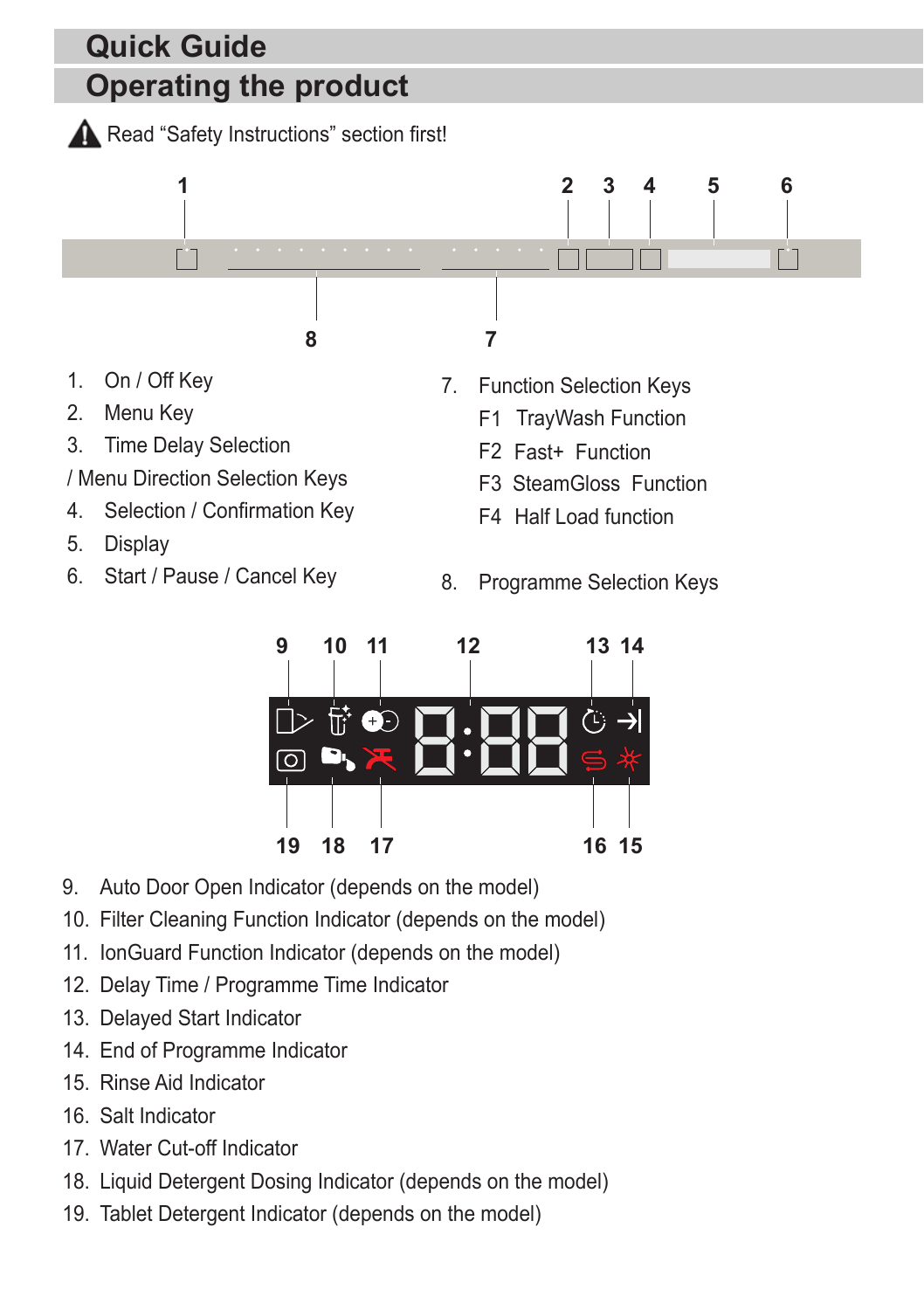|                                                                                                                                                                                   |                                                                                                                                                                                                              |                                                                                                                                                                                                                                         |                                                          | Programme Data and Average Consumption Values Table                                                                                                                                                                                                  |                                                                    |                                                                                    |                                                                                    |                                                                                                                                                                                          |
|-----------------------------------------------------------------------------------------------------------------------------------------------------------------------------------|--------------------------------------------------------------------------------------------------------------------------------------------------------------------------------------------------------------|-----------------------------------------------------------------------------------------------------------------------------------------------------------------------------------------------------------------------------------------|----------------------------------------------------------|------------------------------------------------------------------------------------------------------------------------------------------------------------------------------------------------------------------------------------------------------|--------------------------------------------------------------------|------------------------------------------------------------------------------------|------------------------------------------------------------------------------------|------------------------------------------------------------------------------------------------------------------------------------------------------------------------------------------|
| Programme number                                                                                                                                                                  | ۳                                                                                                                                                                                                            | $\mathbf{\tilde{z}}$                                                                                                                                                                                                                    | m                                                        | 4                                                                                                                                                                                                                                                    | ю                                                                  | ဖ                                                                                  | L                                                                                  | œ                                                                                                                                                                                        |
| Programme name                                                                                                                                                                    | Auto                                                                                                                                                                                                         | AquaFlex                                                                                                                                                                                                                                | Intensive                                                | Eco <sup>*</sup>                                                                                                                                                                                                                                     | GlassCare                                                          | Quick&Shine (#)                                                                    | Mini (#)                                                                           | Prewash                                                                                                                                                                                  |
| Cleaning temperature                                                                                                                                                              | 40-65 °C                                                                                                                                                                                                     |                                                                                                                                                                                                                                         | <b>Jo 07</b>                                             | 50 °C                                                                                                                                                                                                                                                | <b>J<sub>o</sub> 0+</b>                                            | <b>O. 09</b>                                                                       | 35 °C                                                                              |                                                                                                                                                                                          |
| Degree of Soiling                                                                                                                                                                 | soiling degree of the<br>Suitable for all types<br>dishes and sets the<br>well as the washing<br>washing water as<br>time automatically.<br>temperature and<br>Determines the<br>amount of the<br>of dishes. | delicate glass items<br>washed in the lower<br>upper basket, pans<br>programme for daily<br>are washed in the<br>and trays can be<br>suitable washing<br>including plastic<br>items. While<br>mixed dishes<br>It is the most<br>basket. | Suitable for heavily<br>soiled dishes, pots<br>and pans. | Suitable for washing<br>combined power and<br>dishes with normal<br>amount of soil. It is<br>program in tems of<br>water consumption.<br>the most efficient<br>EU's eco-design<br>compliance with<br>This is used for<br>assessing the<br>directive. | for gentle cleaning of<br>Special programme<br>delicate glassware. | dishes in the fastest<br>normally soiled<br>programme for<br>Daily washing<br>way. | that are scraped or<br>soiled daily dishes<br>Suitable for lightly<br>pre-cleaned. | in the machine for a<br>few days, and thus,<br>will be kept waiting<br>bad odour buildup.<br>for preventing the<br>soiled dishes that<br>remnants on the<br>removing the<br>Suitable for |
|                                                                                                                                                                                   | Medium to high                                                                                                                                                                                               | Medium                                                                                                                                                                                                                                  | High                                                     | Medium                                                                                                                                                                                                                                               | <b>No7</b>                                                         | Medium                                                                             | Low                                                                                | ı                                                                                                                                                                                        |
| Prewash                                                                                                                                                                           | $\ddot{}$                                                                                                                                                                                                    | $\ddot{}$                                                                                                                                                                                                                               | $\ddot{}$                                                | $\ddot{}$                                                                                                                                                                                                                                            | $\ddot{}$                                                          | ı                                                                                  | ı                                                                                  | $\ddot{}$                                                                                                                                                                                |
| Wash                                                                                                                                                                              | +                                                                                                                                                                                                            | $\ddot{}$                                                                                                                                                                                                                               | +                                                        | +                                                                                                                                                                                                                                                    | +                                                                  | ÷                                                                                  | +                                                                                  |                                                                                                                                                                                          |
| δ                                                                                                                                                                                 | $\ddot{}$                                                                                                                                                                                                    | $\ddot{}$                                                                                                                                                                                                                               | $\ddot{}$                                                | $\ddot{}$                                                                                                                                                                                                                                            | $\ddot{}$                                                          | $\ddot{}$                                                                          | ı                                                                                  | ı                                                                                                                                                                                        |
| Duration (min)                                                                                                                                                                    | 110-178                                                                                                                                                                                                      | 203                                                                                                                                                                                                                                     | 170                                                      | 245                                                                                                                                                                                                                                                  | 120                                                                | 58                                                                                 | 30                                                                                 | $\frac{6}{5}$                                                                                                                                                                            |
| Water(I)                                                                                                                                                                          | $9,4 - 12,4$                                                                                                                                                                                                 | 19,0                                                                                                                                                                                                                                    | 16,8                                                     | 9,5                                                                                                                                                                                                                                                  | 13,6                                                               | 10,6                                                                               | 10,8                                                                               | 4                                                                                                                                                                                        |
| Energy (kWh)                                                                                                                                                                      | $0,90 - 1,45$                                                                                                                                                                                                | 1,53                                                                                                                                                                                                                                    | 1,51                                                     | 0,965                                                                                                                                                                                                                                                | 1,2                                                                | 1,18                                                                               | 0,8                                                                                | ı                                                                                                                                                                                        |
| The consumption values shown in the table were determined under standard conditions. Differences may therefore occur under practical conditions, "Beference programme for testing |                                                                                                                                                                                                              |                                                                                                                                                                                                                                         |                                                          |                                                                                                                                                                                                                                                      |                                                                    |                                                                                    |                                                                                    |                                                                                                                                                                                          |

me consumpuon values snown in the dabe were determined under standard contuitions. Directives may trefer be proced under practical contuitions. Exercisive programme the values institutes. The tests in accordance with EN 50 institutes. The tests in accordance with EN 50242/60436 must be carried out with a full water softener salt dispenser and a full rinse aid reservoir, and using the test programme. The values The consumption values shown in the table were determined under standard conditions. Differences may therefore occur under practical conditions. \* Reference programme for testing given for programmes other than Eco 50°C programme are indicative only. (#) Additional functions might cause changes in programme durations. given for programmes other than Eco 50°C programme are indicative only. (#) Additional functions might cause changes in programme durations.

## Loading Capacity: 15 **Loading Capacity: 15**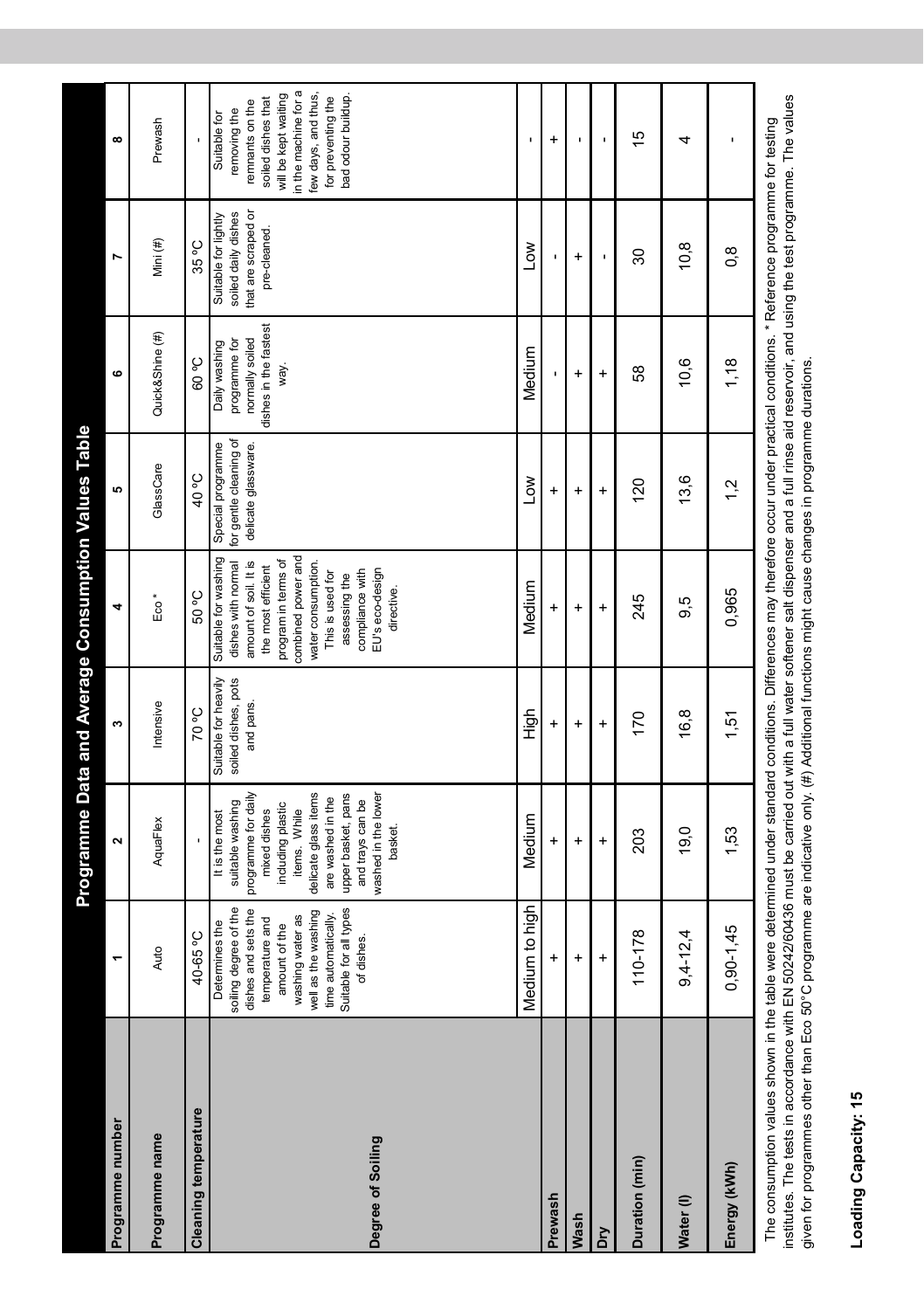## **Adjusting the water softening system Quick Guide**

Washing, rinsing and drying performance of your dishwasher will improve when the water softening system is adjusted correctly.

To adjust the system, first learn the water hardness in your region and adjust as indicated below.

- **•** Unpack the test strip.
- **•** Open the tap and let the water flow for approx. 1 minute.
- **•** Dip in the test strip into the water for 1 second.
- **•** Take out the strip from the water and shake it.
- **•** Wait for 1 minute.
- **•** Make the necessary adjustment according to the test strip. Level 5

## **After detecting the water hardness:**

1. After switching on your machine, press and hold the Menu key for 3 seconds.

**f** Some models require pressing Menu key once to enter settings menu

2. Using <- and +> keys, proceed until the water hardness setting indicator becomes on ("r" position will be displayed).

3. Using the Selection key, adjust water hardness level according to the hardness of the supply water. For correct setting please see "Water hardness level setting table".

4. Press On / Off key to save the setting.

## **Water hardness level adjustment table**

| Hardness<br>Level                                                                                                                                                                                                                         | English Water<br>Hardness °dE | German Water<br>Hardness °dH | French* Water<br>Hardness °dF | Water Hardness Level Indicator                                                      |  |  |  |
|-------------------------------------------------------------------------------------------------------------------------------------------------------------------------------------------------------------------------------------------|-------------------------------|------------------------------|-------------------------------|-------------------------------------------------------------------------------------|--|--|--|
| Level 0<br>mmmm                                                                                                                                                                                                                           | $0 - 5$                       | $0 - 4$                      | $0 - 8$                       | Press the Selection key to switch the water hardness level<br>to position $1. (r1)$ |  |  |  |
| Level 1<br>andro de la p                                                                                                                                                                                                                  | $6-9$                         | $5 - 7$                      | $9 - 13$                      |                                                                                     |  |  |  |
| Level 2<br>and the mon                                                                                                                                                                                                                    | $10 - 15$                     | $8-12$                       | $14 - 22$                     | Press the Selection key to switch the water hardness level<br>to position 2. (r2)   |  |  |  |
| Level 3<br>di sebagai sebagai sebagai sebagai sebagai sebagai sebagai sebagai sebagai sebagai sebagai sebagai sebagai sebagai sebagai sebagai sebagai sebagai sebagai sebagai sebagai sebagai sebagai sebagai sebagai sebagai sebagai seb | $16-19$                       | $13 - 15$                    | $23-27$                       | Press the Selection key to switch the water hardness level<br>to position 3. (r3)   |  |  |  |
| Level 4<br><b>CONTRACTOR</b>                                                                                                                                                                                                              | $20 - 24$                     | $16-19$                      | 28-34                         | Press the Selection key to switch the water hardness level<br>to position 4. $(r4)$ |  |  |  |
| Level 5<br><u>.</u>                                                                                                                                                                                                                       | $25 - 62$                     | $20 - 50$                    | 35-90                         | Press the Selection key to switch the water hardness level<br>to position 5. (r5)   |  |  |  |



Level 0 Level 1

Level 2

Level 3

Level 4